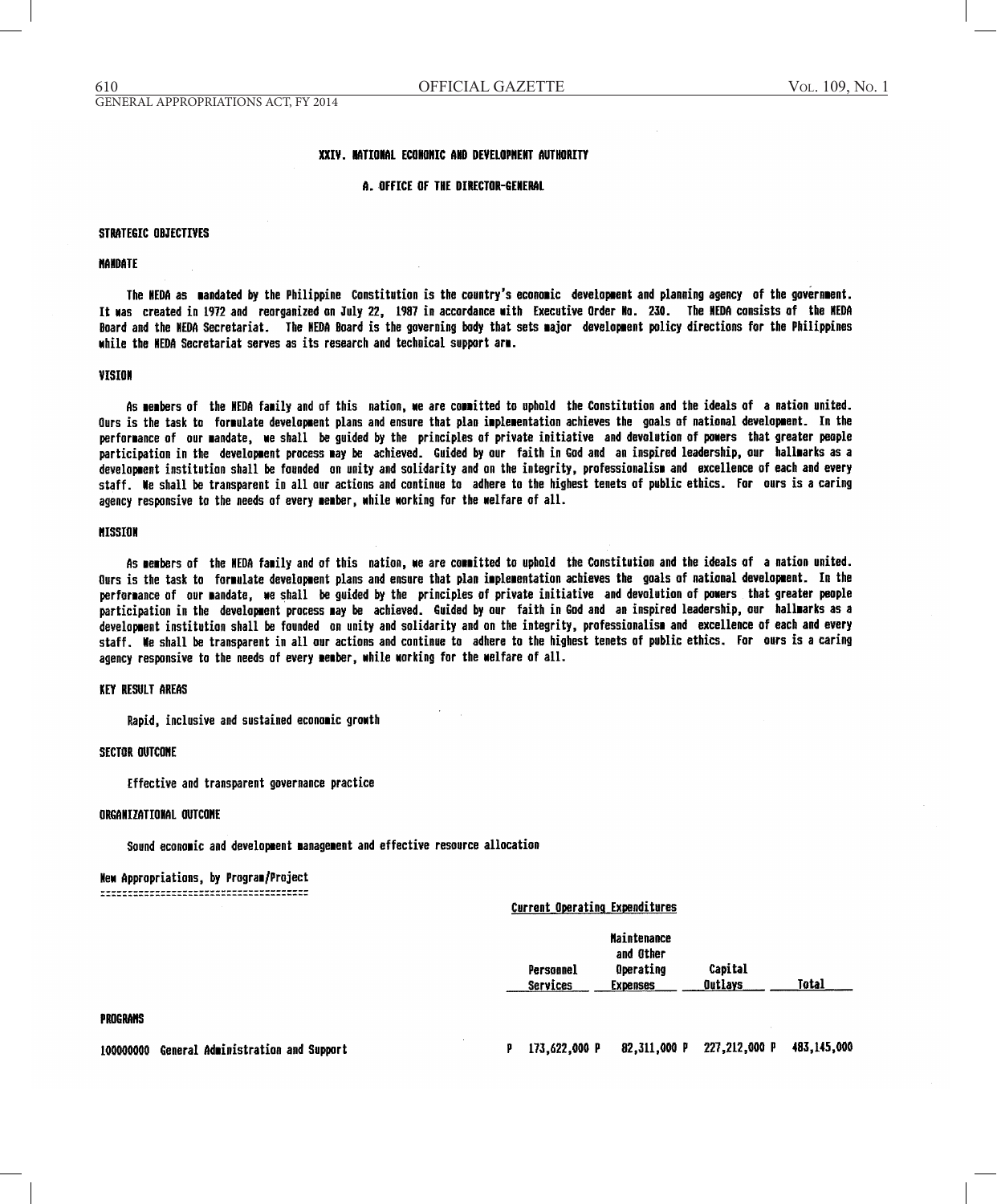## NATIONAL ECONOMIC AND DEVELOPMENT AUTHORITY

| Support to Operations<br>200000000                                |   | 32,848,000    | 16,265,000    |             | 49,113,000                  |
|-------------------------------------------------------------------|---|---------------|---------------|-------------|-----------------------------|
| <b>Operations</b><br>300000000                                    |   | 317,893,000   | 164,776,000   | 9,405,000   | 492,074,000                 |
| Socio-Economic and Physical Planning and Policy Services<br>NFO 1 |   | 75,364,000    | 32,853,000    |             | 108,217,000                 |
| Technical Support and Advisory Services<br>NFO 2                  |   | 95,606,000    | 87,581,000    | 9,405,000   | 192,592,000                 |
| Investment Programming Services<br>NFO 3                          |   | 83,268,000    | 17,764,000    |             | 101,032,000                 |
| Monitoring and Evaluation Services<br>MFO 4                       |   | 63,655,000    | 26,578,000    |             | 90,233,000                  |
| Total, Programs                                                   |   | 524, 363, 000 | 263,352,000   | 236,617,000 | 1,024,332,000               |
| PROJECT(S)                                                        |   |               |               |             |                             |
| Locally-Funded Project(s)<br>400000000                            |   | 7.329.000     | 42.093.000    | 37,475,000  | 86,897,000                  |
| Total, Project(s)                                                 |   | 7,329,000     | 42,093,000    | 37,475,000  | 86,897,000                  |
| TOTAL NEW APPROPRIATIONS                                          | p | 531.692.000 P | 305,445,000 P |             | 274,092,000 P 1,111,229,000 |

## New Appropriations, by Central/Regional Allocation

# **Current Operating Expenditures**

|           | <b>Maintenance</b> |         |              |
|-----------|--------------------|---------|--------------|
|           | and Other          |         |              |
| Personnel | Operating          | Capital |              |
| Services  | <b>Expenses</b>    | Outlays | <b>Total</b> |

## **REGION**

| CENTRAL OFFICE                         | P | 242,436,000 P | 165,301,000 P | 77,175,000 P                              | 484,912,000 |
|----------------------------------------|---|---------------|---------------|-------------------------------------------|-------------|
| Regional Allocation                    |   | 289,256,000   | 140,144,000   | 196,917,000                               | 626,317,000 |
| Region I - Ilacas                      |   | 23,361,000    | 7,452,000     | 2,700,000                                 | 33,513,000  |
| Region II - Cagayan Valley             |   | 22,567,000    | 7,553,000     | 11,205,000                                | 41,325,000  |
| Cordillera Administrative Region (CAR) |   | 21,342,000    | 22,090,000    | 10,000,000                                | 53,432,000  |
| Region III - Central Luzon             |   | 18,854,000    | 8,781,000     | 2,450,000                                 | 30,085,000  |
| Region IVA - CALABARZOM                |   | 12,144,000    | 10,545,000    | 104,000,000                               | 126,689,000 |
| Region IVB - MIMAROPA                  |   | 11,185,000    | 8,215,000     |                                           | 19,400,000  |
| Region V - Bicol                       |   | 21,190,000    | 7,626,000     | 5,000,000                                 | 33,816,000  |
| Region VI - Western Visayas            |   | 19,940,000    | 6,733,000     | 5,220,000                                 | 31,893,000  |
| Region VII - Central Visayas           |   | 18,782,000    | 9,242,000     |                                           | 28,024,000  |
| Region VIII - Eastern Visayas          |   | 21,883,000    | 7,716,000     | 760,000                                   | 30,359,000  |
| Region IX - Zamboanga Peninsula        |   | 18,848,000    | 10,315,000    | 1,100,000                                 | 30,263,000  |
| Region X - Northern Mindanao           |   | 23,300,000    | 7,159,000     | 1,650,000                                 | 32,109,000  |
| Region XI - Davao                      |   | 19,236,000    | 10,006,000    | 3,842,000                                 | 33,084,000  |
| Region XII - SOCCSKSARGEN              |   | 21,514,000    | 8,560,000     | 41,100,000                                | 71,174,000  |
| Region XIII - CARAGA                   |   | 15,110,000    | 8,151,000     | 7,890,000                                 | 31,151,000  |
| Total New Appropriations               |   | 531,692,000 P |               | 305,445,000 P 274,092,000 P 1,111,229,000 |             |

# Special Provision(s)

1. Buildings and Other Structures. Of the amount appropriated for buildings and other structures, One Hundred Thirty-One Million Pesas (P131,000,000) shall be used for the following purposes:

> Construction of NEDA Regional Development Council XII Building

P 40,000,000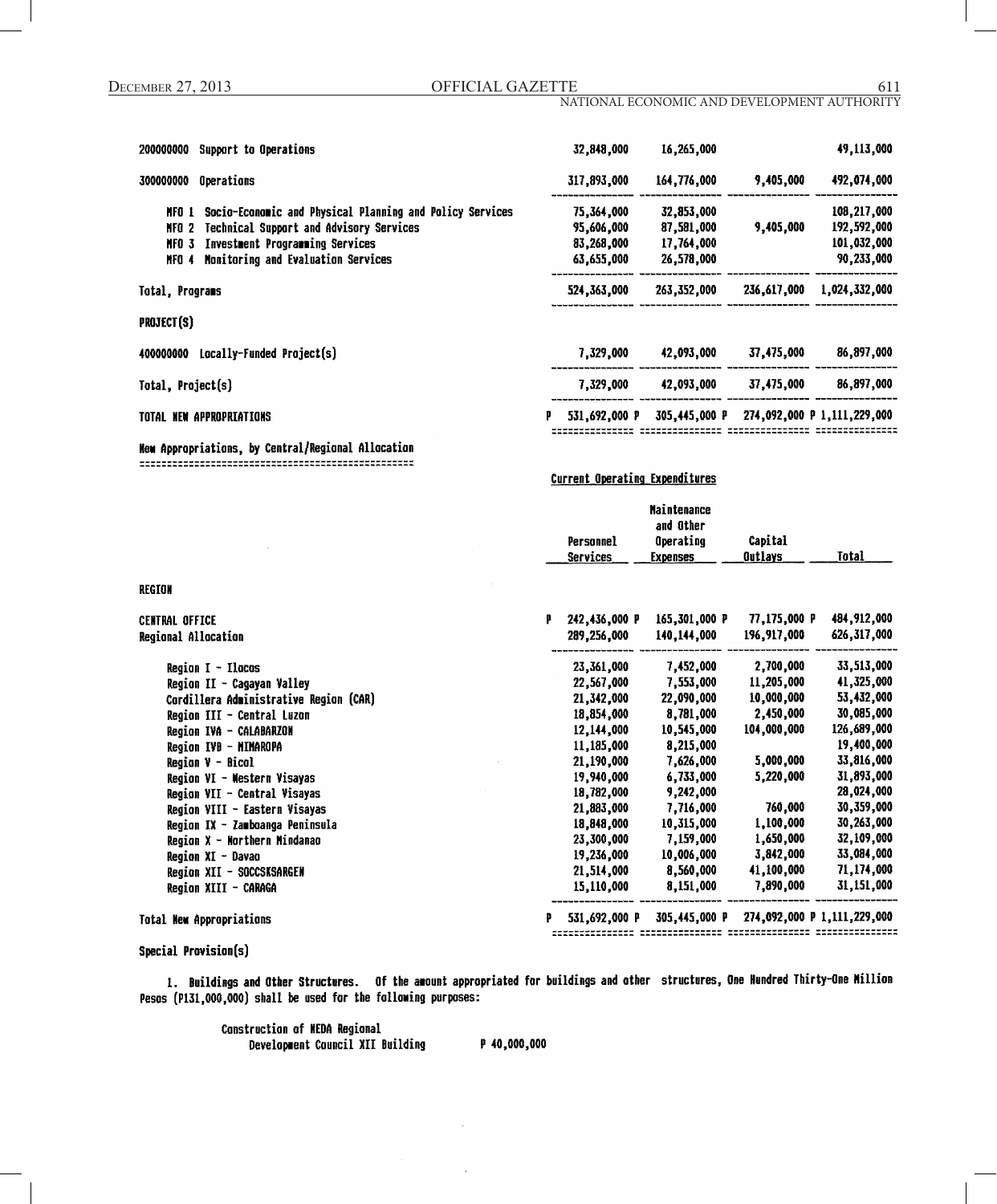**TOTAL** 

# Acquisition of Office Space for **NEDA Regional Development** Council in CALABARZON Region

91,000,000

P131,000,000 **EXECCEDEDICE** 

The amount of Forty Million Pesos (P40,000,000) for the construction of the NEDA Regional Development Council XII Building shall be released directly to the DPMH, and the amount of Minety One Million Pesos (P91,000,000) shall be released directly to the NEDA for the acquisition of an office space for use by the NEDA Regional Development Council in CALABARZON in the Regional Government Center.

2. Evaluation of Projects under the Build-Operate-Transfer and Official Development Assistance. The NEDA shall evaluate build-operate-transfer and official development assistance loan-funded projects to determine their technical, financial, economic, and social viability.

The NEDA shall submit, either in printed form or by way of electronic document, to the DBM, copy furnished the House Committee on Appropriations, the Senate Committee on Finance, and the Nouse and the Senate Committee on Economic Affairs, quarterly reports on projects approved by the NEDA Board. The Director General of NEDA and the Agency's web administrator or his/her equivalent shall be responsible for ensuring that said quarterly reports are likewise posted on the official website of the NEDA.

3. Appropriations for Regional Development Councils. The amount appropriated herein for the Regional Development Councils (RDCs) shall be allocated among, and directly released to, the fifteen (15) RDCs to be used for their operations, including the monitoring of development projects undertaken by agencies of the government, including special development authorities in their respective regions.

The RDCs shall submit to the NEDA, either in printed form or by way of electronic document, quarterly accomplishment reports on their review and evaluation of the above projects. The Director General of HEDA and the Agency's web administrator or his/her equivalent shall be responsible for ensuring that said quarterly reports of RDCs are likewise posted on the official website of the NEDA.

4. Appropriations for Programs and Specific Activities. The amounts appropriated herein for the programs of the agency shall be used specifically for the activities in the amounts indicated under the Details of the FY 2014 Budget attached as Annex A (Volume 1) of this Act.

#### **PERFORMANCE INFORMATION**

### **KEY STRATEGIES**

- 1. Conduct of sectoral assessments on key policies/ strategies implemented.
- 2. Support the implementation of harmonized Results-Based Performance Management System espoused by AO 25 and its Task-Force.
- 3. Improving competencies of NEDA officials and employees.

| MAJOR FINAL OUTPUTS (MFO) / PERFORMANCE INDICATORS                          | Targets            |
|-----------------------------------------------------------------------------|--------------------|
| MFO 1: SOCIO-ECONOMIC AND PHYSICAL PLANNING AND POLICY SERVICES             |                    |
| Percentage of requested policy recommendations on socio-economic and        |                    |
| development matters prepared or reviewed and submitted                      | 100%               |
| Percentage of policy recommendations with no adverse feedback received      | 901                |
| Percentage of policy recommendations prepared within prescribed timeframe   | 902                |
| Number of plans prepared/updated                                            | 16 total           |
| PDP and RM submitted to the President and RDPs presented to or endorsed by  |                    |
| the Regional Development Councils (RDCs)                                    | 100%               |
| Plans prepared/updated within schedule                                      | By the end of 2014 |
| NEO 2: TECHNICAL SUPPORT AND ADVISORY SERVICES                              |                    |
| Mumber of meeting documents prepared (a. MEDA Board Committees, b. Regional | 1003               |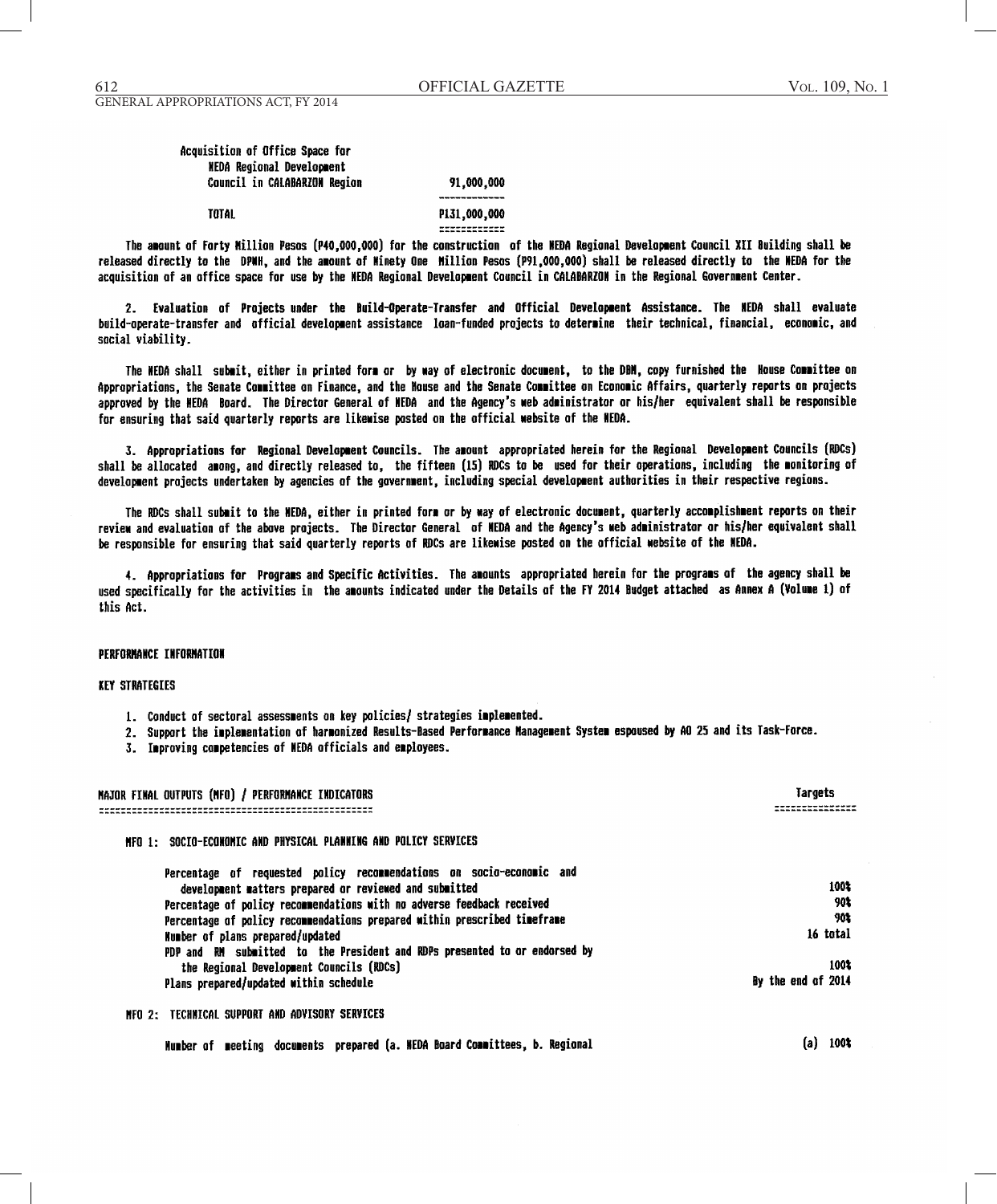| Development Councils, c. Congress, and d. Other Inter-agency Committees)<br>Percentage of members who were satisfied with the completeness and accuracy | $(b, c, d)$ 90% |
|---------------------------------------------------------------------------------------------------------------------------------------------------------|-----------------|
| of meeting documents prepared and released (a. NEDA Board Committees, b.<br>Regional Development Councils, c. Congress, and d. Other Inter-agency       |                 |
| Committees)                                                                                                                                             | 501             |
| Percentage of meeting documents released within the prescribed timeframe (a.                                                                            |                 |
| MEDA Board Committees, b. Regional Development Councils, c. Congress, and d.                                                                            |                 |
| Other Inter-agency Committees)                                                                                                                          | 100%            |
| Number of economic reports prepared                                                                                                                     | 44 total        |
| Percentage of economic reports with no negative feedback on completeness and                                                                            |                 |
| accuracy of content/information                                                                                                                         | 90%             |
| Percentage of economic reports submitted to the President within prescribed                                                                             |                 |
| timeline                                                                                                                                                | 90‡             |

### MFO 3: INVESTMENT PROGRAMMING SERVICES

| Humber of Public Investment Programs/Projects prepared/updated (a. PIP, b. |                     |
|----------------------------------------------------------------------------|---------------------|
| CIIP. and c. RDIP)                                                         | 16 total            |
| Public investment program documents presented to or endorsed by the        |                     |
| appropriate inter-agency committees                                        | 1001                |
| Percentage of public investment program documents prepared/updated within  |                     |
| schedule (a. PIP, b. CIIP, and c. RDIP)                                    | 100% by end of 2014 |
| Percentage of submitted projects appraised                                 | 902                 |
| Percentage of appraised projects presented to the ICC-Technical Board      | 901                 |
| Percentage of projects appraised within prescribed timeframe               | 902                 |

## NFO 4: NONITORING AND EVALUATION SERVICES

| Official Development Assistance (ODA) Portfolio Review Report prepared and submitted               |                      |
|----------------------------------------------------------------------------------------------------|----------------------|
| Percentage of implementing agencies reviewed have confirmed (ODA) Portfolio Review Report findings | 90%                  |
| (ODA) Portfolio Review Report submitted by NEDA Secretariat to Congress on or                      |                      |
| before June 30 annually                                                                            | before June 30, 2014 |
| Number of socio-economic assessment reports prepared                                               |                      |
| Percentage of socio-economic assessment reports endorsed by NEDA Secretariat                       | 100%                 |
| Percentage of socio-economic assessment reports released within schedule                           | 100%                 |

# **B. NATIONAL STATISTICAL COORDINATION BOARD**

## STRATEGIC OBJECTIVES

# **MANDATE**

The National Statistical Coordination Board (NSCB) serves as the country's highest policy-making and coordinating body on statistical matters.

# **VISION**

A world class provider of statistical products and services for better development outcomes.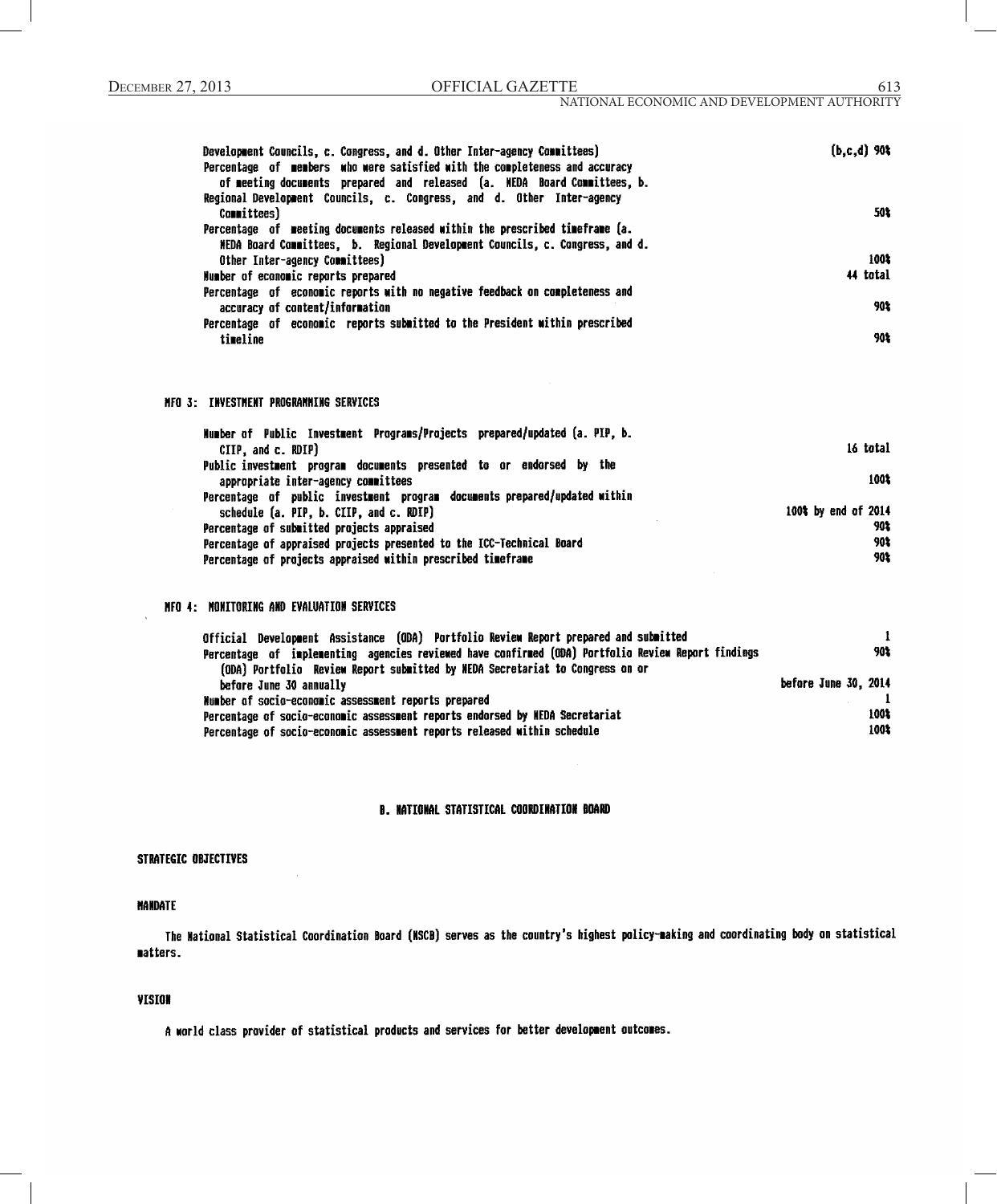# **NISSION**

We, the staff of the MSCB, adhere to the ideals and vision of the government in accordance with our Constitution. We commit to fulfill our mandate as the Philippines' policy-making and coordinating body on statistical matters in the country; Guided by the principles of truth and professional integrity, we shall promote and maintain an efficient government statistical system that provides adequate, accessible, consistent, reliable and timely data; In quest of excellence in our task, we shall strive to improve our knowledge and attitude and acquire a greater skills in promoting the effective delivery of government statistical services; We shall ensure the relevance of our outputs to changing needs and requirements through careful planning and proper choice of priorities and initiatives; Me affirm our partnership with the data providers, producers and users, as well as, the educational institutions in the enhancement of our statistical products and services; And our deep faith in God and His Divine Providence shall guide us in serving the interest of the society and the welfare of our nation.

# **KEY RESULT AREAS**

- 1. Effective statistical policies and coordination mechanisms to address the statistical development challenges in the PSS
- 2. Relevant and good quality statistics and indicators on the country's socioeconomic development and progress aimed at addressing current, new and emerging information demands of stakeholders towards a better-informed society
- 3. Improved quality of administrative reports as official source of statistical data and information in the PSS
- 4. Improved availability, dissemination and communication, advocacy, and use of statistics and maximized use of information technology in statistical processes
- 5. Improved methodology and framework and conduct of operations of censuses/surveys to generate relevant, timely, reliable, and accessible statistical information for effective governance
- 6. Developed, enhanced and strengthened institutional capacity of PSS agencies to include human, physical, and other resources
- 7. Strong and effective subnational statistical system
- 8. Consistency of the PSS with internationally-recognized statistical principles, declarations and best practices

#### **SECTOR OUTCOME**

Accelerate economic growth and job creation; Improve social justice and delivery of basic needs

#### **ORGANIZATIONAL OUTCOME**

Responsive and Relevant Statistical Policies, Frameworks and Standards, and Quality Statistical Products and Services

New Appropriations, by Program/Project 

# **Current Operating Expenditures**

|                                                 | Personnel<br>Services | <b>Maintenance</b><br>and Other<br>Operating<br><b>Expenses</b> | Financial<br><b>Expenses</b> | Capital<br>Outlays |   | Total      |
|-------------------------------------------------|-----------------------|-----------------------------------------------------------------|------------------------------|--------------------|---|------------|
| <b>PROGRAMS</b>                                 |                       |                                                                 |                              |                    |   |            |
| General Administration and Support<br>100000000 | 10,787,000 P<br>Р.    | 12,139,000 P                                                    | P                            |                    | ₽ | 22,926,000 |
| Operations<br>300000000                         | 45,342,000            | 31,040,000                                                      | 96,000                       |                    |   | 76,478,000 |
| <b>Statistical Policy Services</b><br>NFO 1     | 45,342,000            | 31,040,000                                                      | 96,000                       |                    |   | 76,478,000 |
| Total, Programs                                 | 56,129,000            | 43,179,000                                                      | 96,000                       |                    |   | 99,404,000 |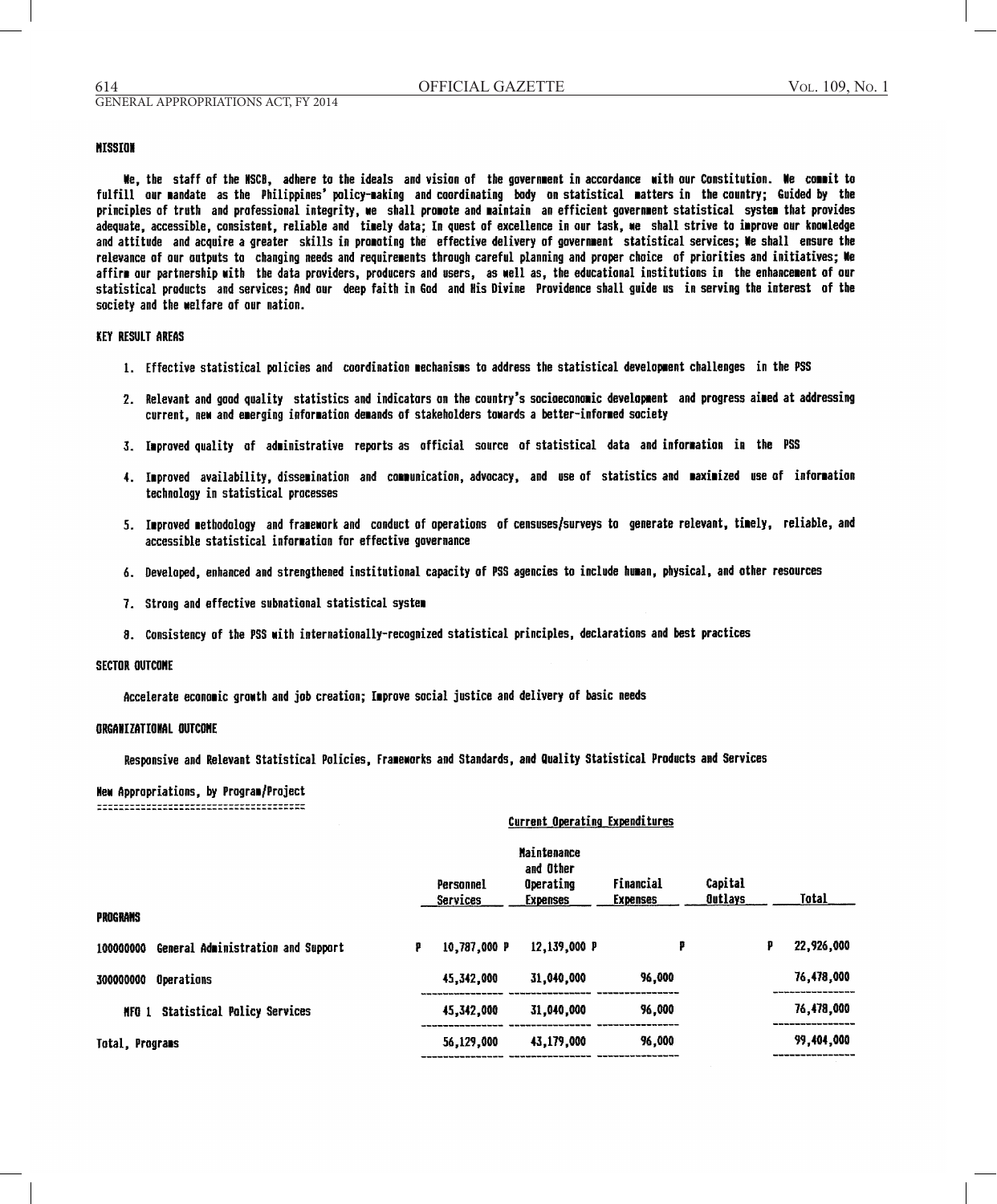### NATIONAL ECONOMIC AND DEVELOPMENT AUTHORITY

Current Operating Expenditures

# **PROJECT(S)**

| Locally-Funded Project(s)<br>400000000 |              | 14.851.000   | 564.000   | 4.806.000   |  | 20,221,000  |
|----------------------------------------|--------------|--------------|-----------|-------------|--|-------------|
| Total, Project(s)                      |              | 14,851,000   | 564,000   | 4.806.000   |  | 20.221.000  |
| TOTAL NEW APPROPRIATIONS               | 56.129.000 P | 58,030,000 P | 660.000 P | 4.806.000 P |  | 119.625.000 |

New Appropriations, by Central/Regional Allocation 

|                                      |   | Personnel<br>Services | <b>Maintenance</b><br>and Other<br>Operating<br><b>Expenses</b> | Financial<br><b>Expenses</b> | Capital<br><b>Outlays</b> | Total       |
|--------------------------------------|---|-----------------------|-----------------------------------------------------------------|------------------------------|---------------------------|-------------|
| REGION                               |   |                       |                                                                 |                              |                           |             |
| Regional Allocation                  | р | 56,129,000 P          | 58,030,000 P                                                    | 660.000 P                    | 4,806,000 P               | 119,625,000 |
| <b>Mational Capital Region (NCR)</b> |   | 56,129,000            | 58,030,000                                                      | 660.000                      | 4,806,000                 | 119,625,000 |
| TOTAL NEW APPROPRIATIONS             | р | 56,129,000 P          | 58,030,000 P                                                    | 660.000 P                    | 4,806,000 P               | 119,625,000 |
|                                      |   |                       |                                                                 |                              |                           |             |

# Special Provision(s)

1. Appropriations for Programs and Specific Activities. The amounts appropriated herein for the programs of the agency shall be used specifically for the activities in the amounts indicated under the Details of the FY 2014 Budget attached as Annex A (Volume 1) of this Act.

# **PERFORMANCE INFORMATION**

## **KEY STRATEGIES**

- 1. Deliver better quality statistics in support of evidence based policy-making, program implementation and monitoring.
- 2. Increase user understanding capacity and trust for wider and rational use of statistics.
- 3. Strengthen statistical governance, coordination and research and development at the national and local levels.
- 4. Increase investment and institutionalize a sustainable resource mobilization strategy for statistics.

## MAJOR FINAL OUTPUTS (MFO) / PERFORMANCE INDICATORS

# NFO 1: STATISTICAL POLICY SERVICES

| Number of statistical policies developed and issued or updated and disseminated     | 39              |
|-------------------------------------------------------------------------------------|-----------------|
| Average percentage of stakeholders that rate statistical policies as good or better | 90%             |
| Percentage of statistical policies that are reviewed, updated and                   |                 |
| disseminated in the last three years                                                | 25 <sup>k</sup> |
| Number of statistical time series methodologies and procedures developed and        |                 |
| issued or updated and disseminated                                                  | 2               |
| Number of statistical publications sold                                             | 600             |
| t of time series with revisions to statistical time series data-with a              |                 |
| variance of more than 3%                                                            | 100%            |
| # of Groups under each Division of the Classifications of Functions of              |                 |
| Government (COFOG) for which at least relevant statistical methodology is provided  | 80%             |
| Percentage of statistical time series that are updated within 3 months of the       |                 |
| end of the time period to which they relate                                         | 100%            |

615

Targets

----------------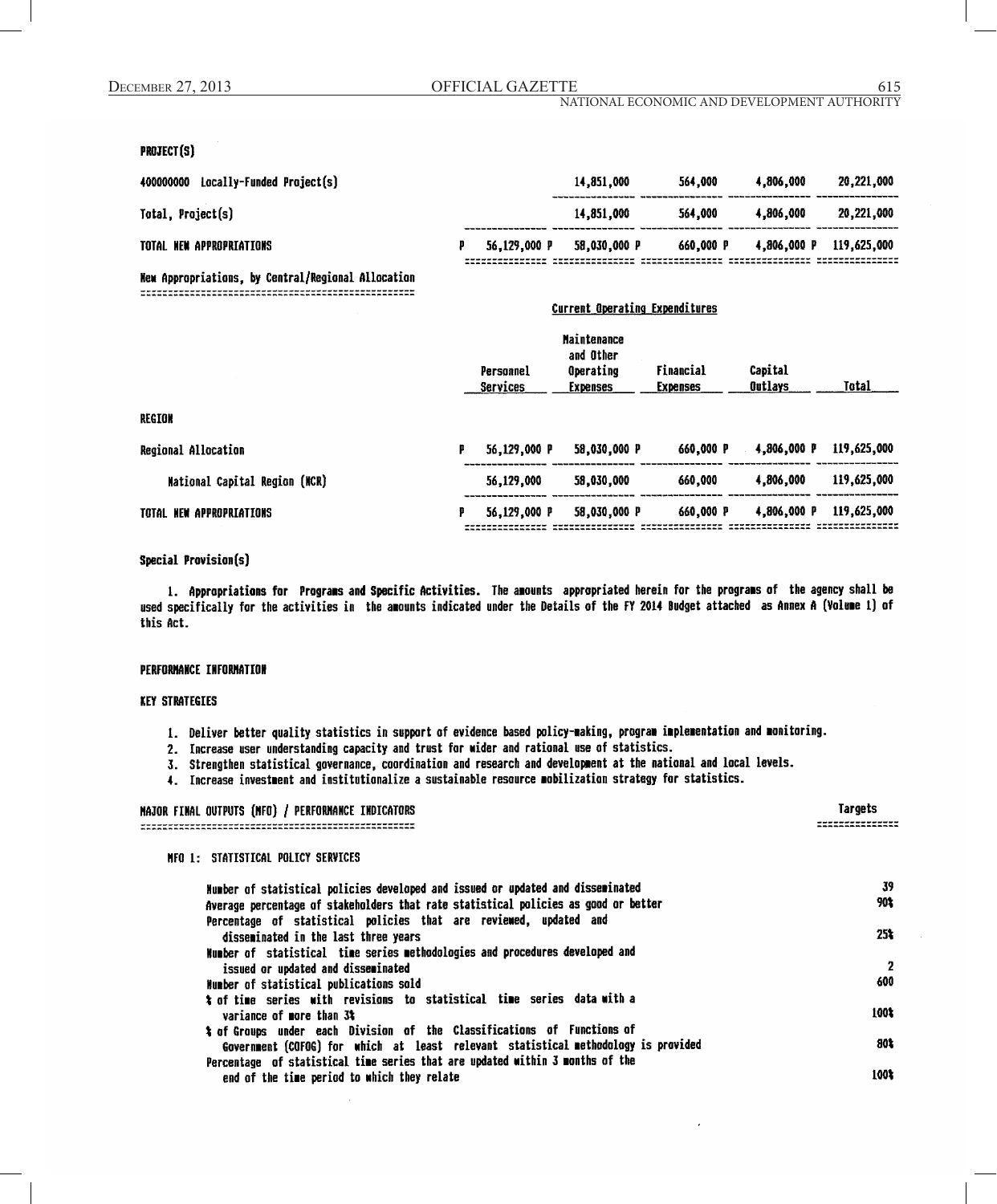## **C. NATIONAL STATISTICS OFFICE**

### STRATEGIC OBJECTIVES

#### **NANDATE**

The National Statistics Office is the major statistical agency responsible in collecting, compiling, classifying, producing, publishing and disseminating general-purpose statistics as provided for in Commonwealth Act No. 591. NSO has also the responsiility of carrying out and administering the provisions of the Civil Registry Law as provided for in Act No. 3753 dated February 1931.

## **VISION**

The Philippines Mational Statistics Office is a recognized world class provider of statistical and civil registration products and services.

### **MISSION**

As the primary statistical agency of the government, the Philippines Mational Statistics Office produces and provides quality statistical and civil registration products and services.

# **KEY RESULT AREAS**

- 1. Transparent, accountable and participatory governance
- 2. Poverty reduction and empowerment of the poor and vulnerable
- 3. Rapid, inclusive and sustained economic growth

# **SECTOR OUTCOME**

- 1. Accelerate economic growth and job creation
- 2. Fight corruption and promote good governance

### ORGANIZATIONAL OUTCOME

- 1. Availability and accessibility of statistics from censuses, surveys and administrative sources
- 2. Efficient and fast delivery of Civil Registration Services

#### New Appropriations, by Program/Project

### Current Operating Expenditures

|                                                       | Personnel<br>Services | <b>Maintenance</b><br>and Other<br>Operating<br><b>Expenses</b> | Capital<br><b>Qutlays</b> | <b>Total</b>     |
|-------------------------------------------------------|-----------------------|-----------------------------------------------------------------|---------------------------|------------------|
| PROGRANS                                              |                       |                                                                 |                           |                  |
| General Administration and Support<br>100000000       | 296,869,000 P<br>₽    | 153,396,000                                                     |                           | 450,265,000<br>p |
| Operations<br>300000000                               | 433,346,000           | 243.631.000                                                     |                           | 676,977,000      |
| MFO 1 Statistical Generation and Compilation Services | 374, 314, 000         | 131,627,000                                                     |                           | 505,941,000      |
| NFO 2 Civil Registration Services                     | 59,032,000            | 112,004,000                                                     |                           | 171,036,000      |
| Total, Programs                                       | 730,215,000           | 397,027,000                                                     |                           | 1,127,242,000    |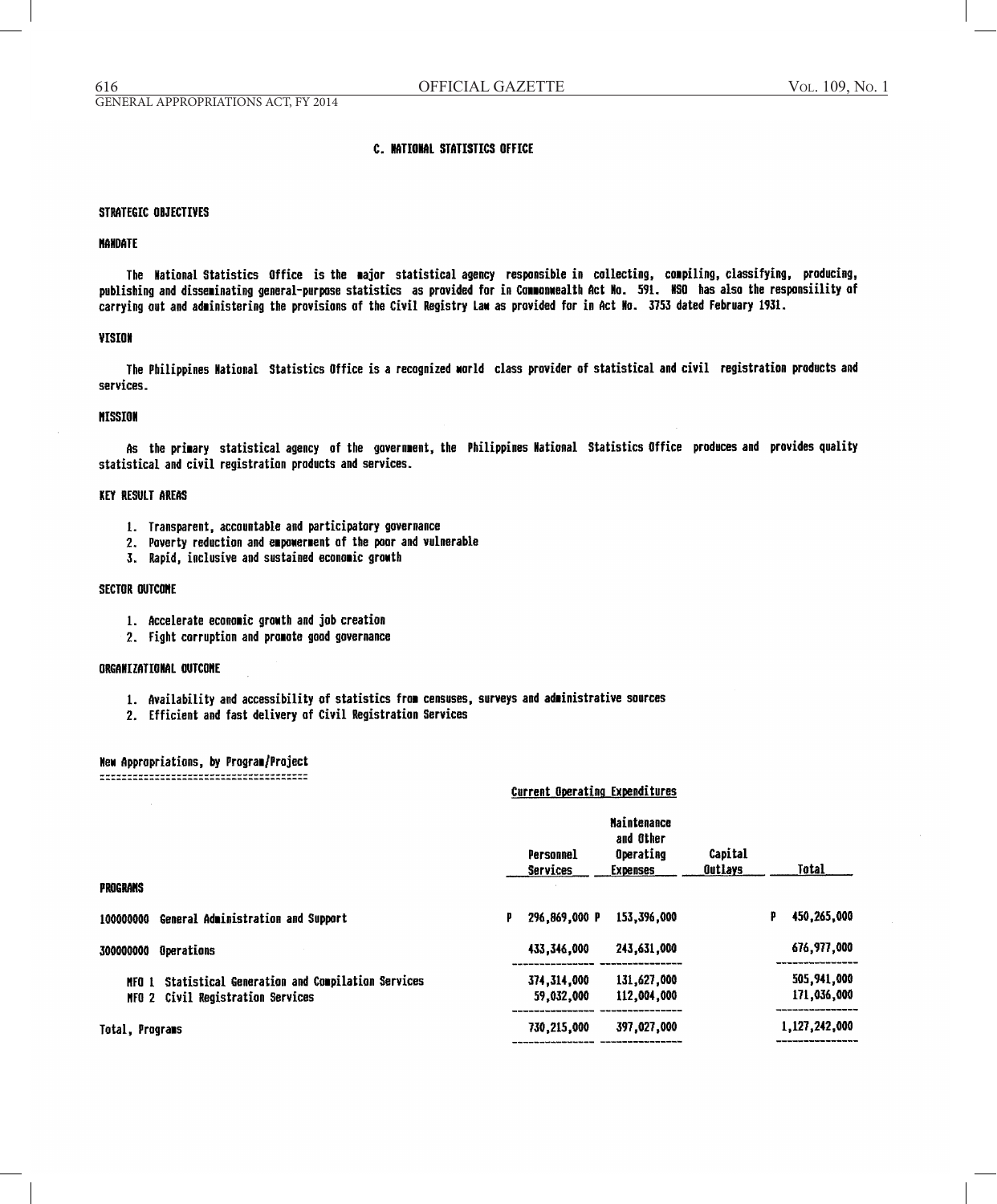**Current Operating Expenditures** 

# PROJECT(S)

| Locally-Funded Project(s)<br>400000000 | 1,363,368,000               | 1,363,368,000   |
|----------------------------------------|-----------------------------|-----------------|
| Total, Project(s)                      | 1.363.368.000               | 1,363,368,000   |
| TOTAL NEW APPROPRIATIONS               | 730,215,000 P 1,760,395,000 | P 2,490,610,000 |

### New Appropriations, by Central/Regional Allocation

|   | Personnel<br>Services | <b>Maintenance</b><br>and Other<br>Operating<br><b>Expenses</b> | Outlays                                                                                                                                         | Total           |
|---|-----------------------|-----------------------------------------------------------------|-------------------------------------------------------------------------------------------------------------------------------------------------|-----------------|
|   |                       |                                                                 |                                                                                                                                                 |                 |
| ₽ |                       |                                                                 |                                                                                                                                                 | P 1,363,453,000 |
|   |                       | 672,983,000                                                     |                                                                                                                                                 | 1,127,157,000   |
|   |                       | 499,340,000                                                     |                                                                                                                                                 | 547,115,000     |
|   |                       |                                                                 |                                                                                                                                                 | 38,998,000      |
|   |                       | 7,186,000                                                       |                                                                                                                                                 | 31,357,000      |
|   |                       |                                                                 |                                                                                                                                                 | 30,970,000      |
|   | 33,554,000            | 12,387,000                                                      |                                                                                                                                                 | 45,941,000      |
|   | 37,632,000            | 15,991,000                                                      |                                                                                                                                                 | 53,623,000      |
|   | 19,620,000            | 9,132,000                                                       |                                                                                                                                                 | 28,752,000      |
|   | 29,986,000            | 10,900,000                                                      |                                                                                                                                                 | 40,886,000      |
|   |                       | 12,630,000                                                      |                                                                                                                                                 | 47,807,000      |
|   | 28,060,000            | 15,219,000                                                      |                                                                                                                                                 | 43,279,000      |
|   | 33.503.000            | 11,235,000                                                      |                                                                                                                                                 | 44,738,000      |
|   | 19,762,000            | 8,447,000                                                       |                                                                                                                                                 | 28,209,000      |
|   | 23,268,000            | 12,340,000                                                      |                                                                                                                                                 | 35,608,000      |
|   | 18,378,000            | 11,795,000                                                      |                                                                                                                                                 | 30,173,000      |
|   | 18,338,000            | 8,269,000                                                       |                                                                                                                                                 | 26,607,000      |
|   | 19,272,000            | 7,992,000                                                       |                                                                                                                                                 | 27,264,000      |
|   | 18,212,000            | 7,618,000                                                       |                                                                                                                                                 | 25,830,000      |
|   |                       |                                                                 |                                                                                                                                                 | P 2,490,610,000 |
|   |                       | 20,741,000<br>35,177,000                                        | 276.041.000 P 1.087.412.000<br>454.174.000<br>47,775,000<br>26,725,000<br>12,273,000<br>24,171,000<br>10,229,000<br>730,215,000 P 1,760,395,000 |                 |

## Special Provision(s)

1. Appropriations for the Conduct of Census, Surveys and other Programs and Projects. The amounts appropriated herein shall be used exclusively for the following: (i) 2012 Census of Philippine Business and Industry; (ii) 2012 Census of Agriculture and Fisheries; (iii) Unified Multi-Purpose ID System-Central Verification and Enrolment Agency Component; (iv) Annual Survey of Information and Communication Technology; (v) Family Income and Expenditures Survey; (vi) 2013 Annual Survey of Philippine Business and Industry; (vii) 2014 Annual Poverty Indicator Survey; (viii) 2013 Functional Literacy, Education and Mass Media Survey; (ix) 2013 Mational Demographic and Health Survey; and (x) 2015 Census of Population. In no case shall said anounts be used for any other purpose.

2. Appropriations for Programs and Specific Activities. The amounts appropriated herein for the programs of the agency shall be used specifically for the activities in the amounts indicated under the Details of the FY 2014 Budget attached as Annex A (Volume 1) of this Act.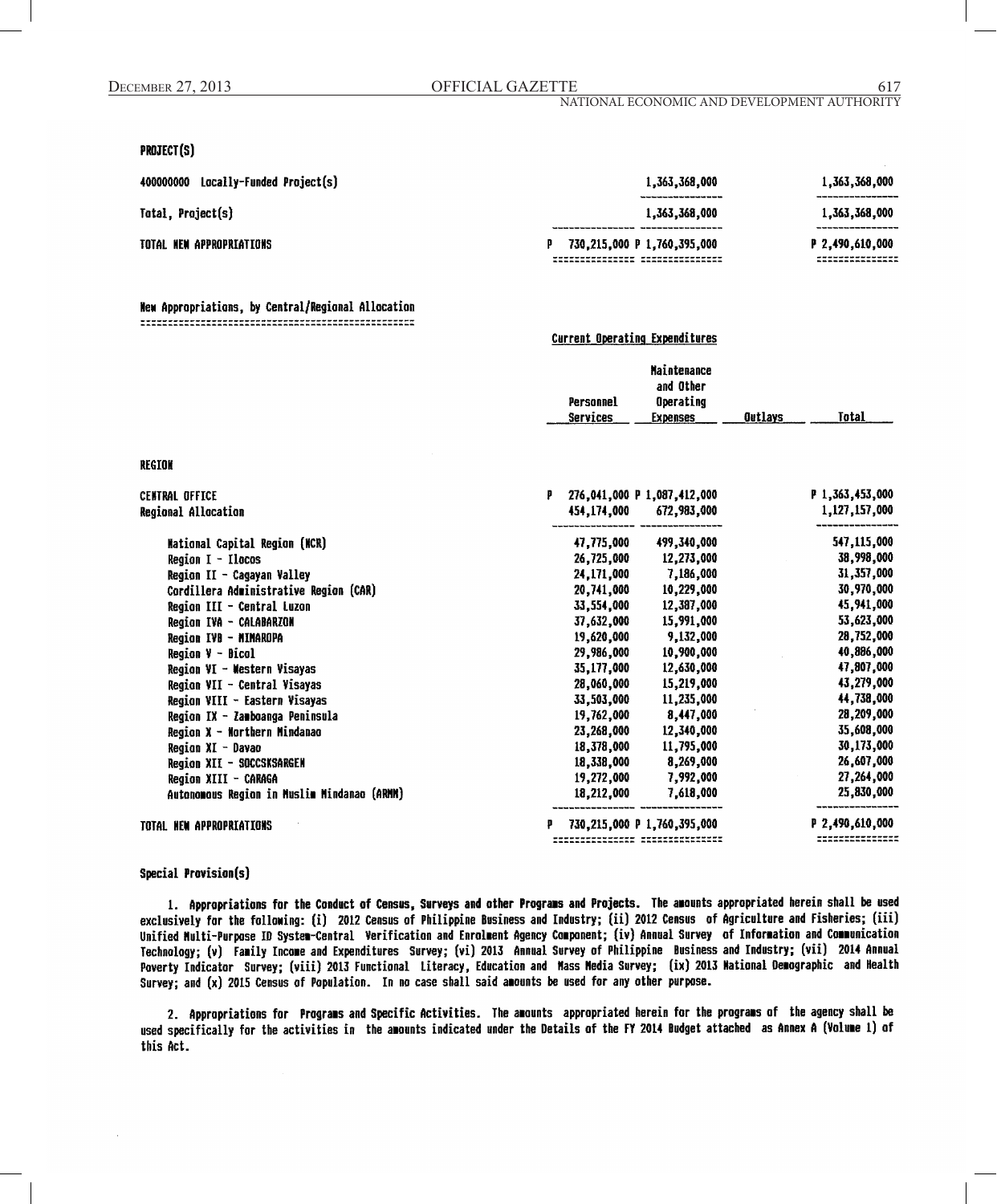MATOR CINAL OUTBUTE (MCG) / REREGRMANCE INDICATORS

Tornate

## **PERFORMANCE INFORMATION**

# KEY STRATEGIES

- 1. Development of new and improvement of existing censuses/surveys/administrative-based information systems in generation of data to make it more timely, accessible and relevant statistics in support of evidence-based governance
- 2. Improvement of the system of storage and retrieval of civil registry documents for a more complete and updated Civil Registry System (CRS) database
- 3. Develop and improve new and existing channels of filing requests to provide greater convenience and wider accessibility to the public

| NHJUR FINHL UVIPVIJ INFUJ / PERFURNHNGE INVIGHIURJ                                                          | 1919653    |
|-------------------------------------------------------------------------------------------------------------|------------|
|                                                                                                             |            |
| NFO 1: STATISTICAL GENERATION AND COMPILATION SERVICES                                                      |            |
| Statistical generation                                                                                      |            |
| Number of statistical series generated/updated                                                              | 8.354      |
| Humber of statistical publications produced and disseminated                                                | 207        |
| Percentage of time series with revisions to statistical time series data with<br>a variance of more than 3% | 31         |
| Percentage of statistical time series generated within the prescribed advance                               |            |
| release calendar                                                                                            | 90%        |
| MFO 2: CIVIL REGISTRATION SERVICES                                                                          |            |
| Civil Registration                                                                                          |            |
| Number of civil registrations recorded, updated and amended                                                 | 3,000,000  |
| Number of requests for certification acted upon                                                             | 12,000,000 |

| Number of requests for certification acted upon                                       | 12,000,000 |
|---------------------------------------------------------------------------------------|------------|
| Number of registrations or certifcates issued that are identified with errors         | 24,000     |
| Percentage of stakeholders who rate the civil registration services as good or better | 652        |
| Percentage of requests for registration or certification acted upon within            |            |
| the prescribed schedule                                                               | 80%        |

## D. PHILIPPINE NATIONAL VOLUNTEER SERVICE COORDINATING AGENCY

## STRATEGIC OBJECTIVES

#### **MANDATE**

Promotes volunteerism and coordinates the national volunteer service program for national development and international cooperation.

### **VISION**

PNVSCA globallly and locally recognized as a champion and advocate of volunteerism self-reliant, empomered and progressive society.

## **MISSION**

Promote and harness voluntary services and resources towardempowering individuals, groups, families and communities for self-sufficiency and self-governing development.

Forge dynamic partnerships between and among government with academe, corporate sector, not-for-profit organizations, community-based and volunteer service organizations to attain unity of purpose through concerted effort and commitment.

Build staff and volunteer capabilities and optimally utilize their services to meet the needs of its stakeholders.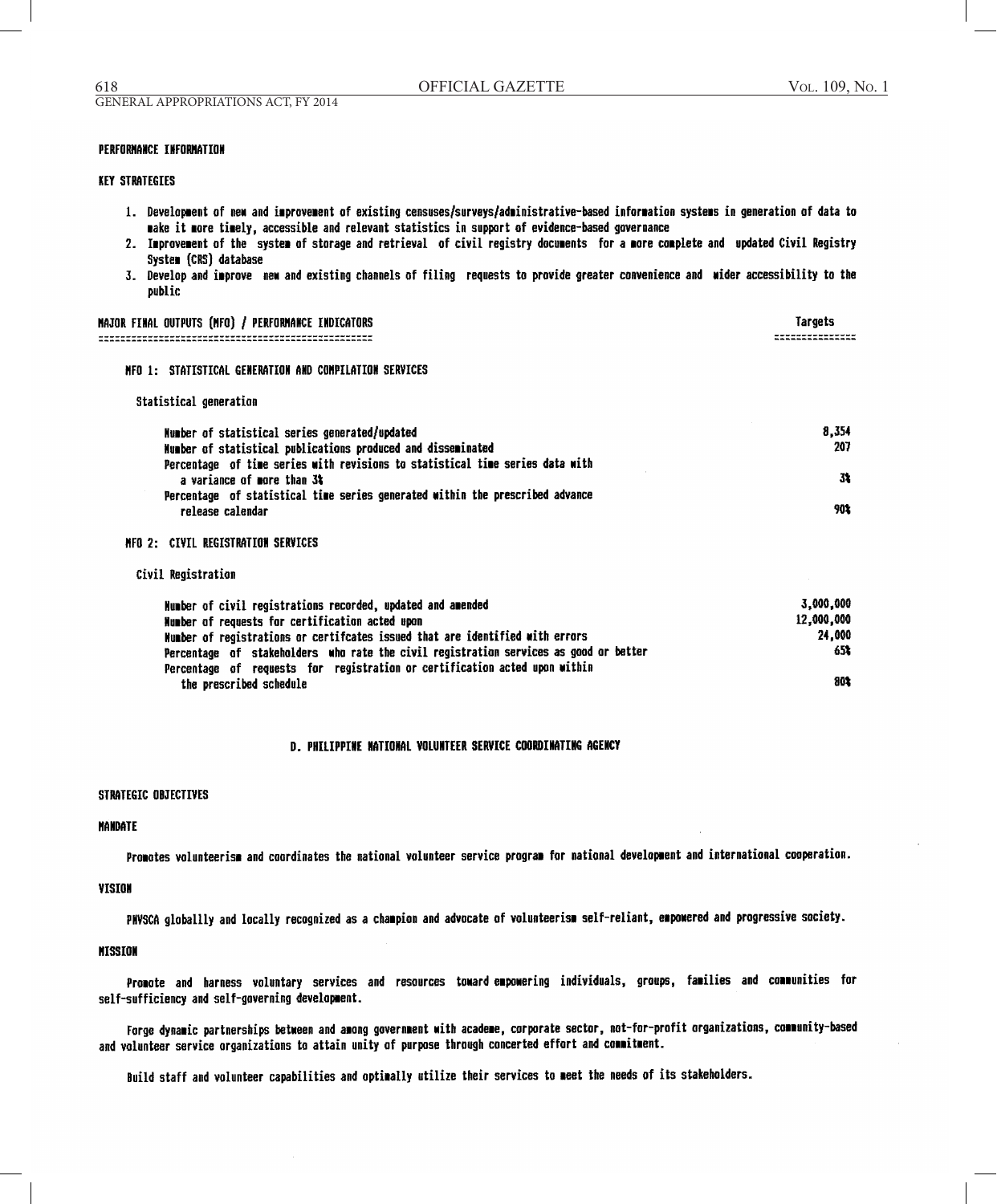# KEY RESULT AREAS

Poverty reduction and empowerment of the poor and vulnerable

## **SECTOR OUTCOME**

Improved delivery of social and economic services and maximized synergies and active multi-stakeholder participation

# ORGANIZATIONAL QUTCONE

Effective volunteer development assistance

## New Appropriations, by Program/Project

| PROGRAMS                                             |   | Personnel<br><b>Services</b> | <b>Maintenance</b><br>and Other<br>Operating<br><b>Expenses</b> | Financial<br><b>Expenses</b> | Capital<br><b>Outlays</b> | <b>Total</b> |
|------------------------------------------------------|---|------------------------------|-----------------------------------------------------------------|------------------------------|---------------------------|--------------|
| 100000000                                            | p | 4,316,000 P                  | 6.842.000 P                                                     | 6,000 P                      | 669.000 P                 | 11,833,000   |
| General Administration and Support                   |   |                              |                                                                 |                              |                           |              |
| Operations<br>300000000                              |   | 3.449.000                    | 4.768,000                                                       | 14,000                       |                           | 8,231,000    |
| Volunteer Coordination and Support Services<br>MFO 1 |   | 3,449,000                    | 4,768,000                                                       | 14,000                       |                           | 8,231,000    |
| Total, Programs                                      |   | 7,765,000                    | 11,610,000                                                      | 20,000                       | 669,000                   | 20,064,000   |
| TOTAL NEW APPROPRIATIONS                             | p | 7.765.000 P                  | 11,610,000 P                                                    | 20,000 P                     | 669,000 P                 | 20,064,000   |

## New Appropriations, by Central/Regional Allocation

# **Current Operating Expenditures**

Current Operating Expenditures

| 7.765.000 P |        | 669,000 P                                  | 20,064,000                              |
|-------------|--------|--------------------------------------------|-----------------------------------------|
| 7,765,000   | 20,000 | 669,000                                    | 20,064,000                              |
| 7,765,000 P |        | 669,000 P                                  | 20,064,000                              |
|             |        | 11,610,000 P<br>11,610,000<br>11,610,000 P | <b>Services</b><br>20,000 P<br>20,000 P |

# Special Provision(s)

1. Appropriations for Programs and Specific Activities. The amounts appropriated herein for the programs of the agency shall be used specifically for the activities in the amounts indicated under the Details of the FY 2014 Budget attached as Annex A (Volume 1) of this Act.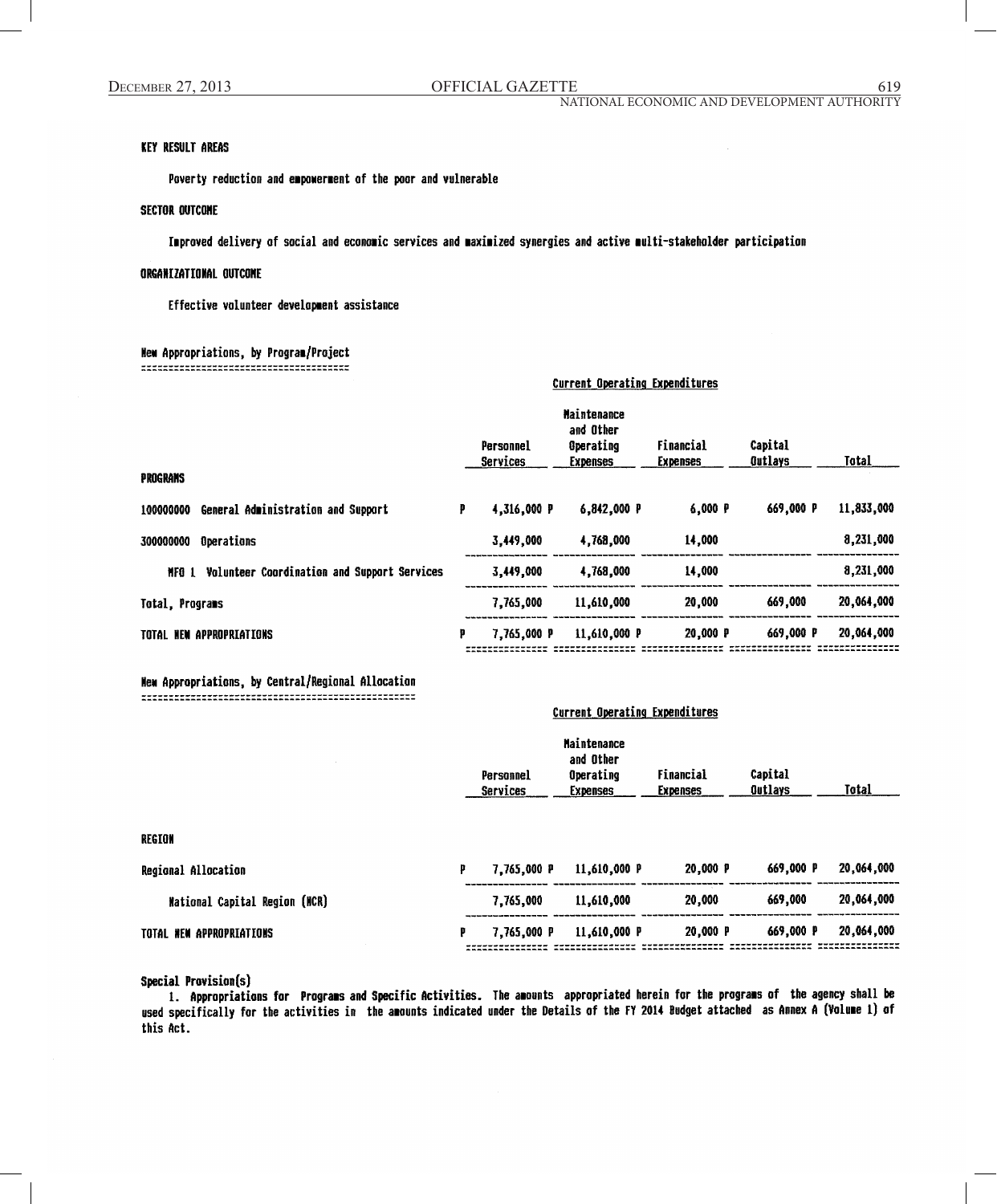## **PERFORMANCE INFORMATION**

### **KEY STRATEGIES**

- 1. Intensify advocacy of volunteerism as a strategy for development
- 2. Strengthen linkages and partnership with other government agencies, the private sector and the international volunteer community to effectively harness volunteer services for local and national development and international understanding including sharing of volunteer resources and best practices.

| MAJOR FINAL OUTPUTS (MFO) / PERFORMANCE INDICATORS                                                                                                            | Targets           |
|---------------------------------------------------------------------------------------------------------------------------------------------------------------|-------------------|
| NFO 1: VOLUNTEER COORDINATION AND SUPPORT SERVICES                                                                                                            |                   |
| Number of projects assisted<br>t of stakeholders who rate the service as good or better<br>t of requests for assistance that are responded to within 24 hours | 600<br>851<br>851 |

### E. PUBLIC-PRIVATE PARTNERSHIP CENTER OF THE PHILIPPINES

### STRATEGIC OBJECTIVES

### **NANDATE**

The Public-Private Partnership Center was created with the primary functions of coordination and monitoring all PPP/BOT/PSP Programs and Projects including all variants and arrangements under the BOT Law and Joint-Venture Agreements; conduct project facilitation and assistance to the national implementing agencies including government corporations and Local Government Units (LGUs) in addressing impediments or bottlenecks in the implementation of PPP program and projects; provide advisory services, technical assistance, training and capacity development to agencies/LGUs in PPP project preparation and development; manage and administer a revolving fund known as the Project Development and Monitoring Facility; establish and manage a central database system of PPP programs and projects; and prepare reports on the implementation of the PPP program and projects of government for submission to the President at the end of each year.

### VISION

The Center shall serve as the champion of public-private partnerships for the country's inclusive growth and sustainable development.

### **MISSION**

The Center shall facilitate and optimize public-private partnerships in the country for the delivery of public infrastructure and other development services.

## **KEY RESULT AREAS**

Rapid, Inclusive and Sustained Economic Growth

#### **SECTOR OUTCOME**

Effective and Transparent Governance Practiced Accelerated Financing, Construction, Rehabilitation & Operation of Infrastructure and Development Projects

### ORGANIZATIONAL OUTCOME

Sustainable PPP Program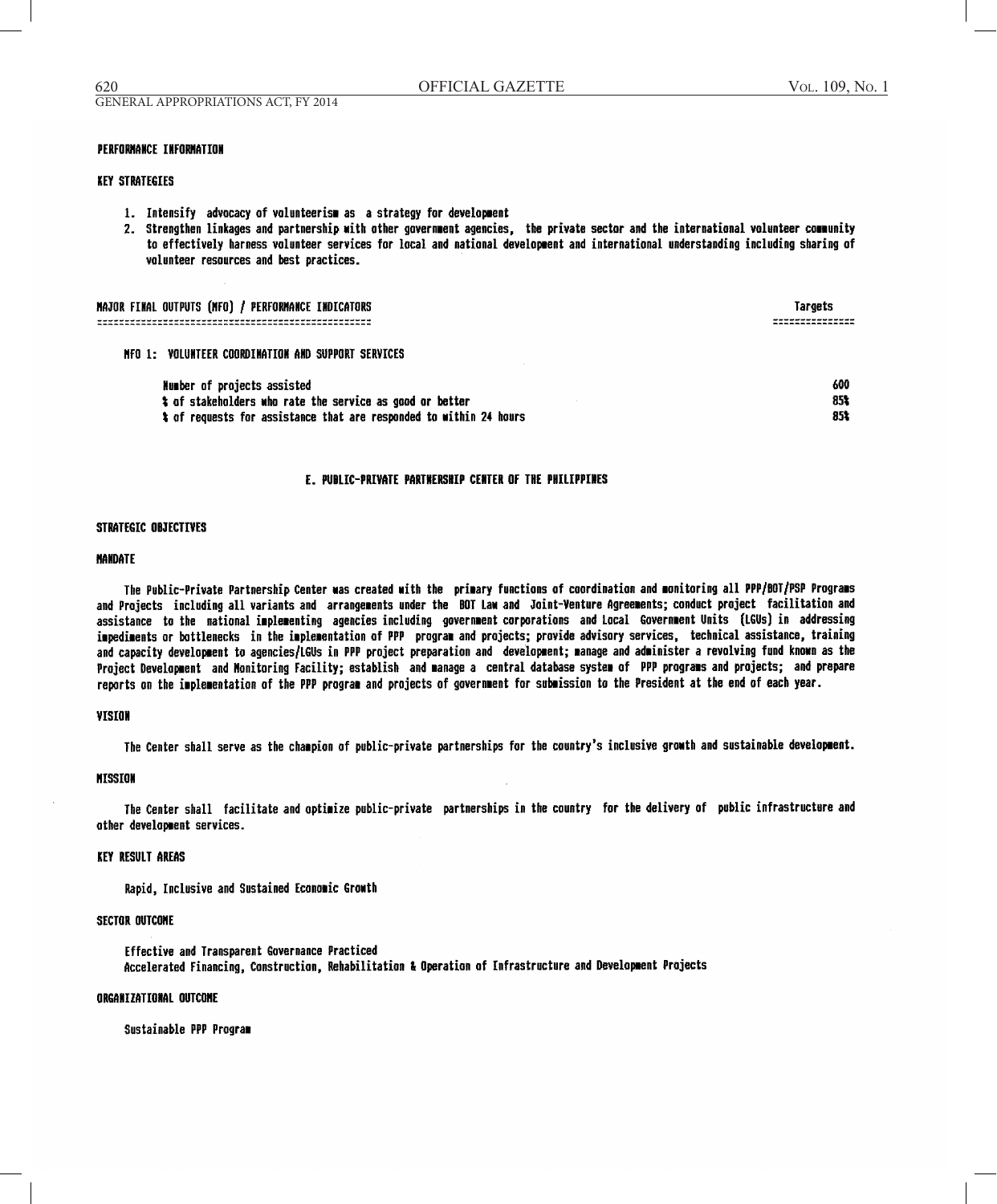**Current Operating Expenditures** 

**Current Operating Expenditures** 

#### New Appropriations, by Program/Project

|                                                                                                   |   | Personnel<br>Services | <b>Maintenance</b><br>and Other<br>Operating<br><b>Expenses</b> | Capital<br>Outlays |   | Total      |
|---------------------------------------------------------------------------------------------------|---|-----------------------|-----------------------------------------------------------------|--------------------|---|------------|
| <b>PROGRAMS</b>                                                                                   |   |                       |                                                                 |                    |   |            |
| General Administration and Support<br>100000000                                                   | p | 15,366,000 P          | 39,115,000                                                      |                    | P | 54,481,000 |
| Operations<br>300000000                                                                           |   | 21,452,000            | 9,625,000                                                       |                    |   | 31,077,000 |
| Public-Private Partnership (PPP) Project Advisory,<br>NFO 1<br>Nanagement and Monitoring Services |   | 21,452,000            | 9,625,000                                                       |                    |   | 31,077,000 |
| Total, Programs                                                                                   |   | 36,818,000            | 48,740,000                                                      |                    |   | 85,558,000 |
| TOTAL NEW APPROPRIATIONS                                                                          | р | 36,818,000 P          | 48,740,000                                                      |                    | P | 85,558,000 |

New Appropriations, by Central/Regional Allocation 

|                               |   | Personnel<br>Services | <b>Maintenance</b><br>and Other<br><b>Operating</b><br><b>Expenses</b> | Capital<br><b>Outlays</b> |   | Total      |
|-------------------------------|---|-----------------------|------------------------------------------------------------------------|---------------------------|---|------------|
| REGION                        |   |                       |                                                                        |                           |   |            |
| Regional Allocation           | р | 36,818,000 P          | 48,740,000                                                             |                           | ₽ | 85,558,000 |
| National Capital Region (NCR) |   | 36,818,000            | 48,740,000                                                             |                           |   | 85,558,000 |
| TOTAL NEW APPROPRIATIONS      | р | 36,818,000 P          | 48,740,000                                                             |                           | p | 85,558,000 |

Special Provision(s)

1. Project Development and Monitoring Facility Fund. All income of the Public-Private Partnership Center of the Philippines (PPPCP) sourced from reasonable fees and reimbursements of expenses incurred for project development, constituted into a Project Development and Monitoring Facility (PDNF) Fund, shall be used for the preparation and conduct of pre-feasibility and feasibility studies, preparation of tender documents of PPP programs and projects, and other activities in the preparation of PPP projects, subject to the policies, procedure and guidelines prescribed by the PDMF Board, in accordance with E.O Mo. 136 s. 2013.

The PPPCP shall submit, either in printed form or by way of electronic document, to the DBM, copy furnished the House Committee on Appropriations and the Senate Committee on Finance, quarterly reports on the income of, and expenditures from, said Fund. The Executive Director of PPPCP and the Center's web administrator or his/her equivalent shall be responsible for ensuring that said quarterly reports are likewise posted on the official website of the PPPCP.

In case of failure to comply with the foregoing requirements, any disbursement in the subsequent quarters shall be void, except upon certification by the DBM and the Center's web administrator or his/her equivalent that said report has been submitted and posted, respectively.

2. Appropriations for Programs and Specific Activities. The amounts appropriated herein for the programs of the agency shall be used specifically for the activities in the amounts indicated under the Details of the FY 2014 Budget attached as Annex A (Volume 1) of this Act.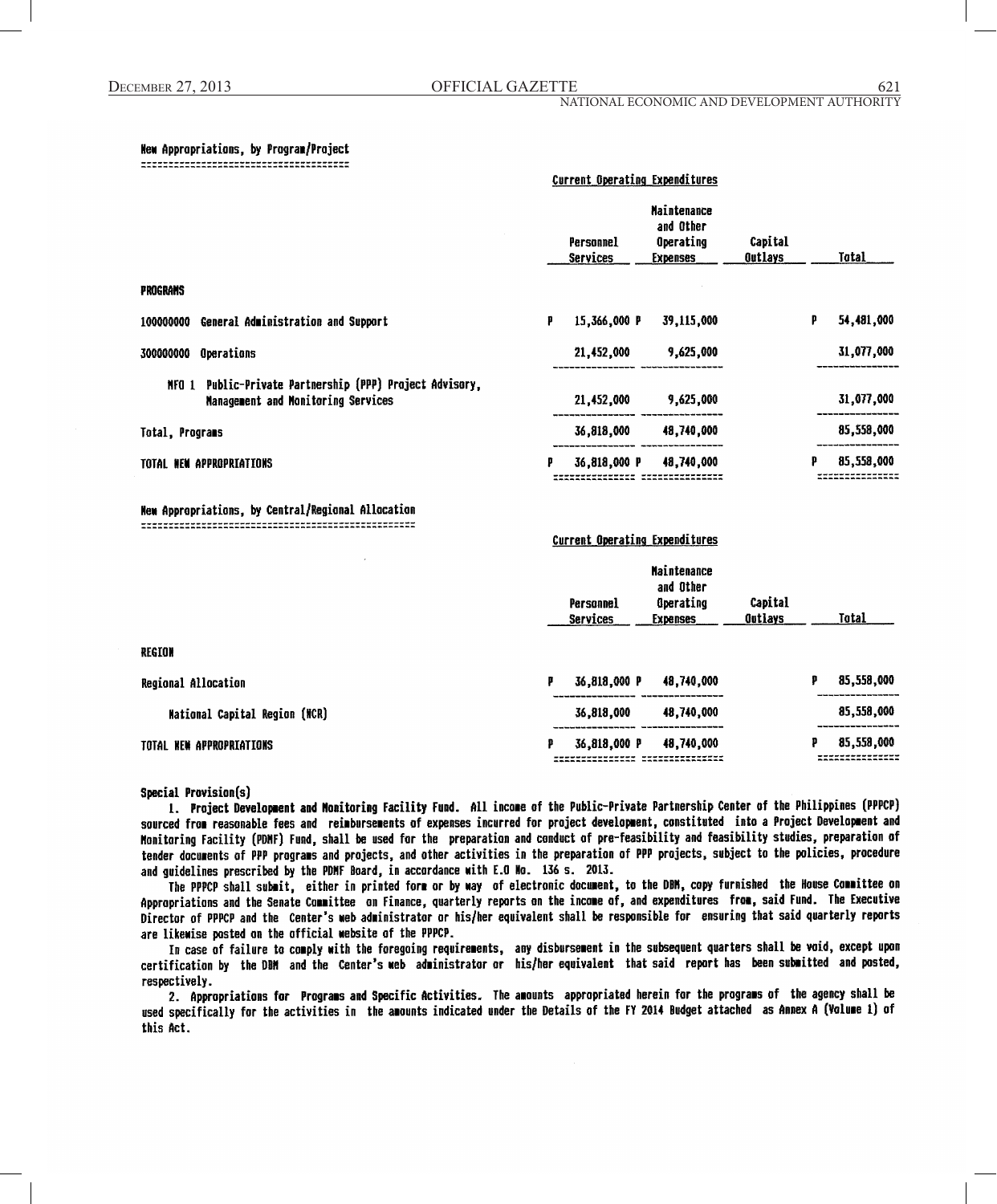# **PERFORMANCE INFORMATION**

## **KEY STRATEGIES**

- 1. Project Development and Advisory Assistance
- 2. PDNF Fund Utilization Efficiency and Manangement Improvement Program
- 3. Policy Development and Advocacy
- 4. PPP Projects Monitoring and Evaluation
- 5. Capacity Building, Development and Printing of Knowledge Products, PPP Knowledge Portal Operation and Maintenance, and Legal Advisory

| NAJOR FINAL OUTPUTS (NFO) / PERFORMANCE INDICATORS                                                 | Targets |
|----------------------------------------------------------------------------------------------------|---------|
|                                                                                                    |         |
| NFO 1: PUBLIC-PRIVATE PARTNERSHIP (PPP) PROJECT ADVISORY,<br>MANAGEMENT AND<br>MONITORING SERVICES |         |
| Number of advisory assignments undertaken                                                          | 59      |
| Number of persons trained                                                                          | 2,250   |
| Number of training days provided                                                                   | 114     |
| Number of applications acted upon for assistance under the Project                                 |         |
| Development and Monitoring Facility (PDMF)                                                         | 12      |
| % of clients and training participants who rate the services of PPPCP as good or better            | 80%     |
| % of PPP projects in the Philippines which engage PPPCP as project adviser                         | 50%     |
| * of successful applications for PDMF support over the last three years that                       |         |
| proceeded to development                                                                           | 80%     |
| # of requests for advisory or training assistance that are responded to                            |         |
| within 3 days                                                                                      | 80%     |
| % of applications for support under the PDMF that are acted upon within 2                          |         |
| menths of receipt                                                                                  | 801     |

## **F. STATISTICAL RESEARCH AND TRAINING CENTER**

#### STRATEGIC OBJECTIVES

## **MANDATE**

The Statistical Research and Training Center (SRTC) is the research and training arm of the Philippine Statistical System (PSS). It sets the direction for statistical manpower development as well as for the statistical research and development in the country by improving the quality of statistical information generated by the PSS through conduct of high quality and responsive statistical research and training.

#### VISION

The SRTC values its work of contributing to informed policy and decision-making process through high quality research and training in statistics and related fields. SRTC will be the leading agency in the conduct of research and training programs in statistics and allied fields with the guidance of the Almighty, the support and commitment of our human resources, and the technologies made available to it.

#### **MISSION**

The improvement of the quality of statistical information generated by the PSS through conduct of high quality, objective and responsive Statistical Research and Training

## **KEY RESULT AREAS**

Rapid, Inclusive and Sustained Economic Growth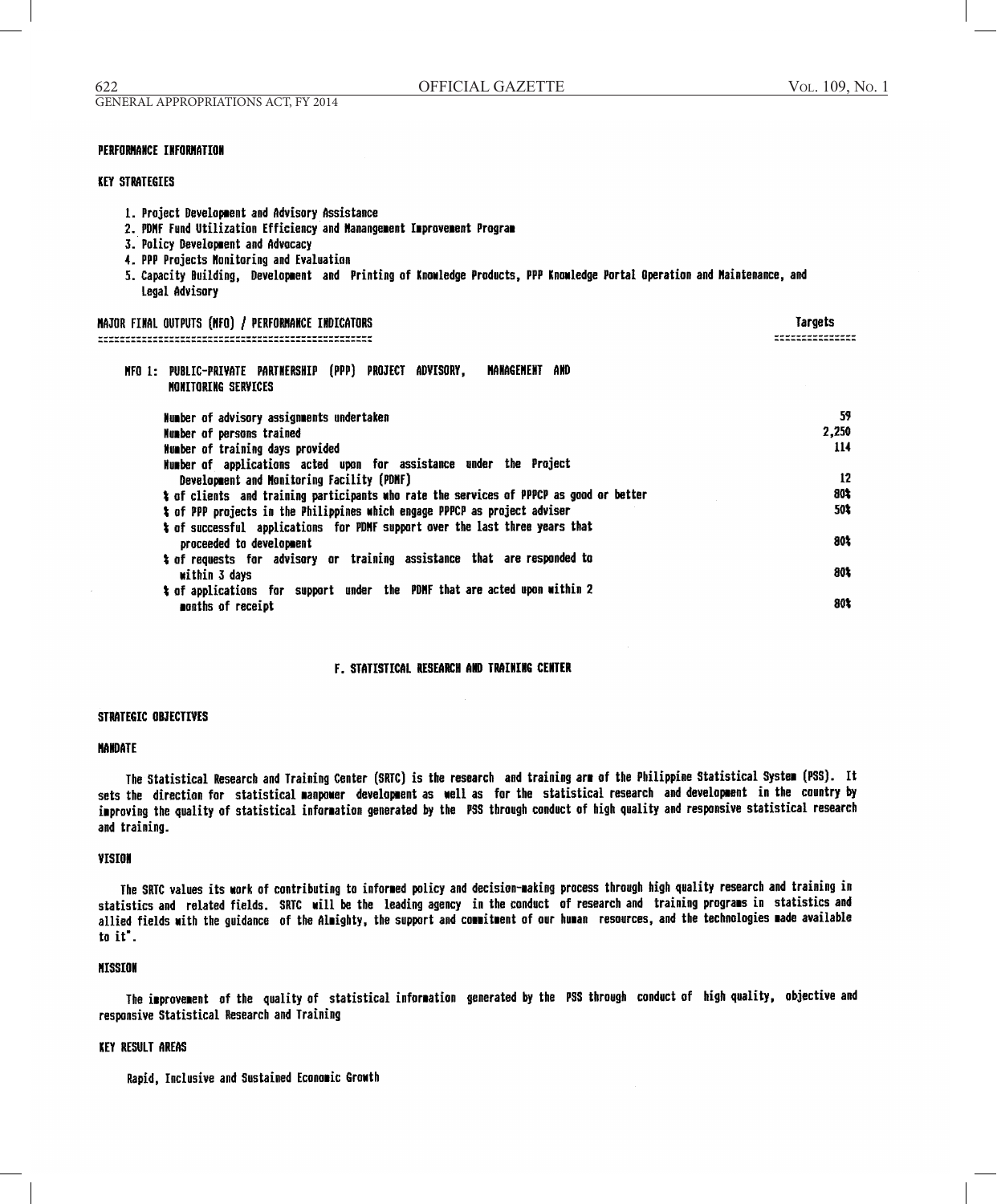# **SECTOR OUTCOME**

Accelerate Economic Growth and Job Creation Improve Social Justice and Delivery of Basic Services

## **ORGANIZATIONAL OUTCONE**

Strengthened Statistical Capacity of the Government

New Appropriations, by Program/Project 

| <b>PROGRAMS</b>                                     |   | Personnel<br><b>Services</b> | <b>Maintenance</b><br>and Other<br>Operating<br>Expenses | Capital<br>Outlays |   | Total      |
|-----------------------------------------------------|---|------------------------------|----------------------------------------------------------|--------------------|---|------------|
| General Administration and Support<br>100000000     | ₽ | 4,509,000 P                  | 5,366,000                                                |                    | P | 9,875,000  |
| Operations<br>300000000                             |   | 7,391,000                    | 2,945,000                                                |                    |   | 10,336,000 |
| Statistical Research and Training Services<br>MFO 1 |   | 7,391,000                    | 2,945,000                                                |                    |   | 10,336,000 |
| Total, Programs                                     |   | 11,900,000                   | 8,311,000                                                |                    |   | 20,211,000 |
| TOTAL NEW APPROPRIATIONS                            | ₽ | 11,900,000 P                 | 8,311,000                                                |                    | p | 20,211,000 |

Wew Appropriations, by Central/Regional Allocation 

# Current\_Operating\_Expenditures

**Current Operating Expenditures** 

|                                      | <b>Maintenance</b><br>and Other<br>Operating<br>Personnel<br><b>Services</b><br><b>Expenses</b> | Capital<br>Total<br>Outlays  |
|--------------------------------------|-------------------------------------------------------------------------------------------------|------------------------------|
| REGION                               |                                                                                                 |                              |
| <b>Regional Allocation</b>           | 11,900,000 P<br>p                                                                               | 20,211,000<br>8,311,000<br>Ρ |
| <b>Mational Capital Region (MCR)</b> | 11,900,000                                                                                      | 20,211,000<br>8,311,000      |
| TOTAL NEW APPROPRIATIONS             | 8,311,000<br>11,900,000 P<br>p                                                                  | 20,211,000<br>р              |

Special Provision(s)

1. Statistical Research and Training Center Endowment Fund. In addition to the amounts appropriated herein, Six Million Five Hundred Thousand Pesos (P6,500,000) sourced from interest earnings of the Statistical Research and Training Center (SRTC) Endowment Fund shall be used for Capital Outlays in accordance with Section 13 of E.O. No. 121 s. 1987.

Releases from said amount shall be subject to the submission of a Special Budget pursuant to Section 35, Chapter 5, Book VI of E.O. No. 292, s. 1987.

The SRTC shall submit, either in printed form or by way of electronic document, to the DBM, copy furnished the House Committee on Appropriations and the Senate Committee on Finance, quarterly reports on the financial and physical accomplishments on the utilization of said Fund. The Chairperson of SRTC and the Center's web administrator or his/her equivalent shall be responsible for ensuring that said quarterly reports are likewise posted on the official website of SRTC.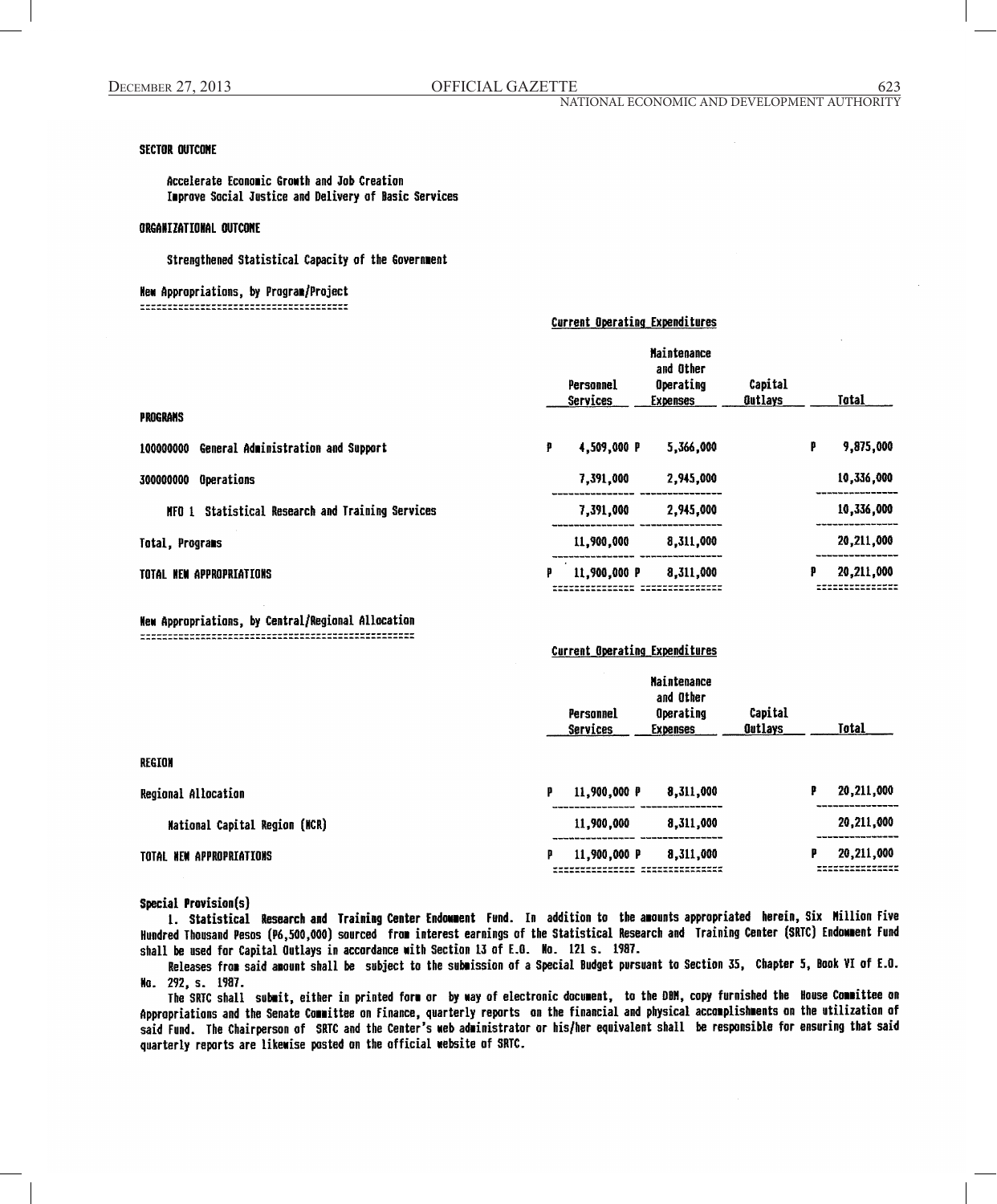2. Appropriations for Programs and Specific Activities. The amounts appropriated herein for the programs of the agency shall be used specifically for the activities in the amounts indicated under the Details of the FY 2014 Budget attached as Annex A (Volume 1) of this Act.

### **PERFORMANCE INFORMATION**

## **KEY STRATEGIES**

- 1. Establishment of strong linkages with premier academic institutions in statistics, major statistical agencies, other government agencies, and international agencies operating in the country in conducting statistical research and training
- 2. Recruitment of higher education institutions, such as local state universities and colleges (SUCs) operating in the regions, to serve as SRTC training affiliates in areas where its presence is not felt
- 3. SRTC making its services available for the conduct of needed training programs for statisticians and related staff of other countries by partnering with agencies of the United Mations such as UMFPA, UMICEF, UMDP, SIAP, World Bank, JICA and others
- 4. Use of SRTC Website for marketing the research and training services and programs of SRTC
- 5. Coming up with regular training programs based on training need assessment
- 6. Conduct of pre and post evaluation for research and training activities
- 7. Reqular upgrading of equipment and facilities to make SRTC comparable to world class standards in conducting research and training

| NAJOR FINAL OUTPUTS (NFG) / PERFORMANCE INDICATORS                             | Targets |
|--------------------------------------------------------------------------------|---------|
| MFO 1: STATISTICAL RESEARCH AND TRAINING SERVICES                              |         |
| Wumber of personnel trained                                                    | 45      |
| Number of training days provided                                               | 775     |
| Percentage of trainees who rate training courses as good or better             | 1,575   |
| t of training courses that commenced within 10 minutes of scheduled start time | 100%    |
| Number of research projects completed                                          |         |

| HUBBAL AT TAAAGLAH BIA'IAASA AASATASAA                                        |      |
|-------------------------------------------------------------------------------|------|
| t of research projects completed over the last three years whose results were |      |
| published in a recognized journal or adopted in a practical application       | 100% |
| t of research projects completed within the agreed proposed timeframe         | 100% |

#### **G. TARIFF COMMISSION**

### STRATEGIC OBJECTIVES

#### **NANDATE**

The Tariff Commission is the primary government agency mandated to develop, formulate and recommend tariff policies and programs consistent with national economic objectives, and to enforce and administer the provisions of the Tariff and Customs Code. It is also mandated to investigate and decide on cases of unfair trade practices of dumping and subsidization by foreign countries, and of injurious surges of goods imported under fair trade conditions.

#### **VISION**

The Tariff Commission shall be the principal and independent authority on tariff, trade remedy measures and competition policy to enhance industry competitiveness and promote consumer welfare.

#### **NISSION**

The Tariff Commission, a key adviser to the executive and legislative branches of government on tariff and related matters, an independent adjudicatory body on trade remedy cases and an advocate of a strong competition law and policy, remains committed to the pursuit of good and effective governance. In the conduct of public hearings and consultations, we commit ourselves to balance with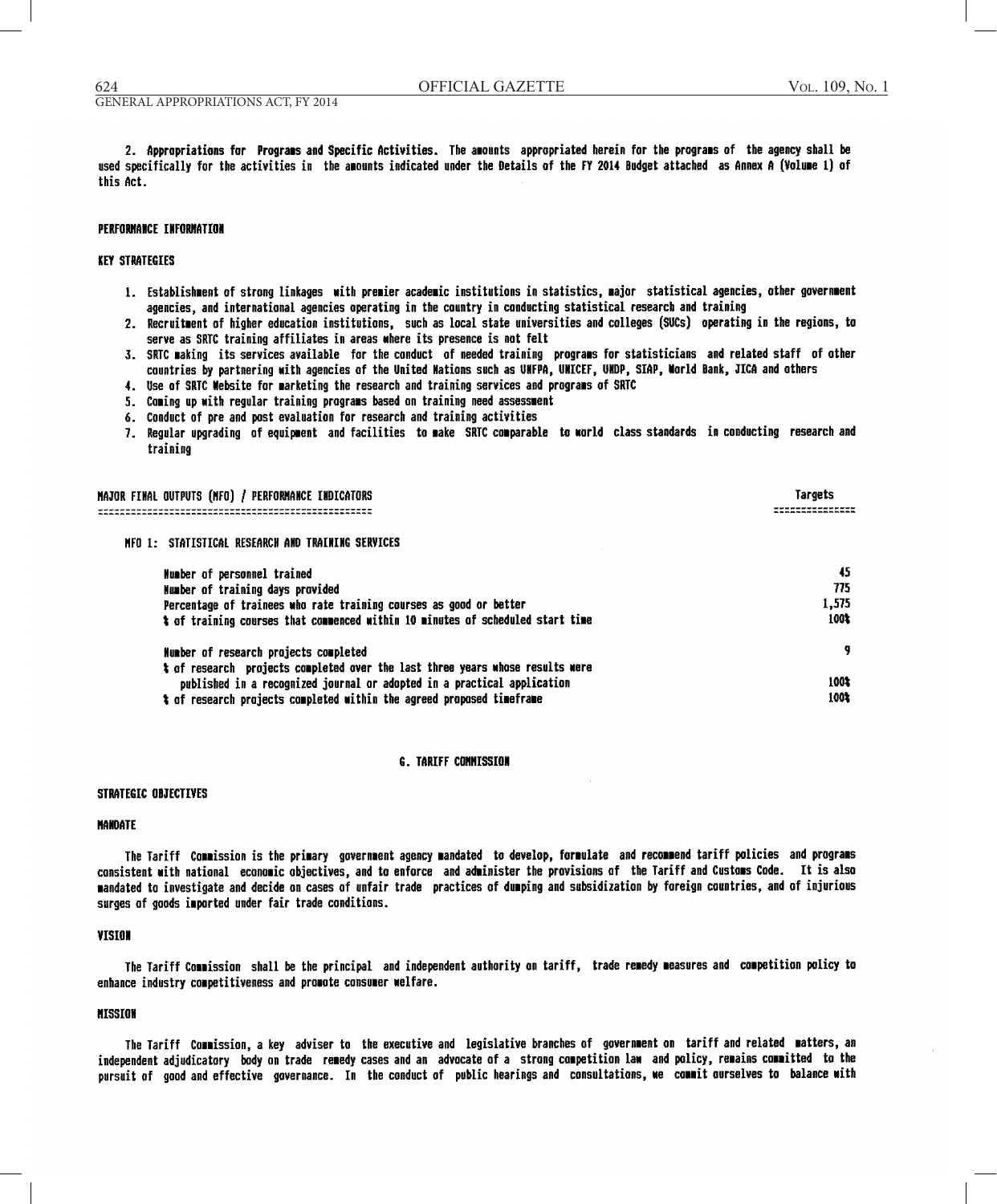625

objectivity the interests of our stakeholders, including consumers. Where our competence in tariff commitments is required in relation to international trade, we work harmoniously with other agencies in promoting the national interest. We endeavor to secure the best for our staff, to hone their skills and develop to the fullest their potentials even as we instill in them the values of honesty, dignity and the pride inherent in working for country and people. The Tariff Commission discharges its duties and responsibilities with utwost competence and efficiency as a model of excellence and integrity in government service.

# KEY RESULT AREAS

Rapid, Inclusive and Sustain Economic Growth

## **SECTOR OUTCOME**

Accelerate economic growth and job creation

### ORGANIZATIONAL OUTCOME

Tariff system that supports international competitiveness of local industries

## **New Appropriations, by Program/Project**

## **Current Operating Expenditures**

|                                                                                   |   | Personnel<br>Services | <b>Maintenance</b><br>and Other<br>Operating<br><b>Expenses</b> | Capital<br><b>Outlays</b> | Total                   |
|-----------------------------------------------------------------------------------|---|-----------------------|-----------------------------------------------------------------|---------------------------|-------------------------|
| PROGRAMS                                                                          |   |                       |                                                                 |                           |                         |
| General Administration and Support<br>100000000                                   | P | 16,771,000 P          | 7,156,000 P                                                     | 500,000 P                 | 24,427,000              |
| Support to Operations<br>200000000                                                |   | 2,404,000             | 2.233.000                                                       |                           | 4,637,000               |
| Operations<br>300000000                                                           |   | 16,232,000            | 10,847,000                                                      | 990,000                   | 28,069,000              |
| <b>Tariff Policy Services</b><br>NFO 1<br>Trade Remedy Measures Services<br>NFO 2 |   | 15,526,000<br>706,000 | 8,030,000<br>2,817,000                                          | 990,000                   | 24,546,000<br>3.523.000 |
| Total, Programs                                                                   |   | 35,407,000            | 20,236,000                                                      | 1,490,000                 | 57,133,000              |
| TOTAL NEW APPROPRIATIONS                                                          | ₽ | 35,407,000 P          | 20,236,000 P                                                    | 1,490,000 P               | 57,133,000              |
| New Appropriations, by Central/Regional Allocation                                |   |                       |                                                                 |                           |                         |

#### **Current Operating Expenditures**

| REGION                               |   | Personnel<br><b>Services</b> | <b>Maintenance</b><br>and Other<br>Operating<br><b>Expenses</b> | Capital<br><b>Outlays</b> | <b>Total</b> |
|--------------------------------------|---|------------------------------|-----------------------------------------------------------------|---------------------------|--------------|
|                                      |   |                              |                                                                 |                           |              |
| Regional Allocation                  | P | 35,407,000 P                 | 20,236,000 P                                                    | 1,490,000 P               | 57,133,000   |
| <b>Mational Capital Region (NCR)</b> |   | 35,407,000                   | 20,236,000                                                      | 1,490,000                 | 57,133,000   |
| TOTAL NEW APPROPRIATIONS             | p | 35,407,000 P                 | 20,236,000 P                                                    | 1,490,000 P               | 57,133,000   |
|                                      |   |                              |                                                                 |                           |              |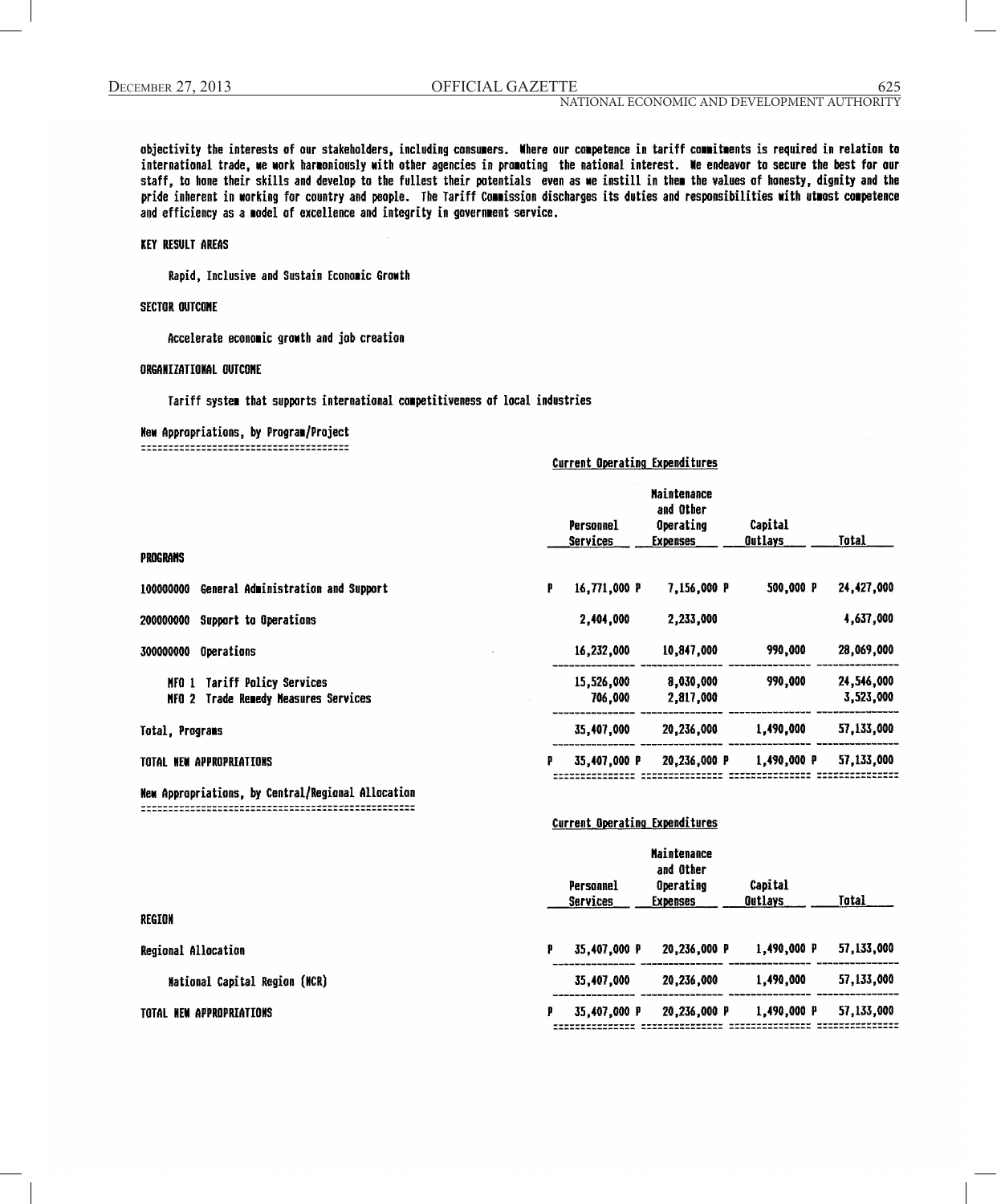Targets

----------------

01

û

## **Special Provision(s)**

1. Appropriations for Programs and Specific Activities. The amounts appropriated herein for the programs of the agency shall be used specifically for the activities in the amounts indicated under the Details of the FY 2014 Budget attached as Annex A (Volume 1) of this Act.

## **PERFORMANCE INFORMATION**

# **KEY STRATEGIES**

- 1. Timely preparation of Sec. 401 reports; cooperation of technical staff shall be enjoined
- 2. Issuance of rulings based on TCCP, as amended. Timely preparation of ruling shall be aimed
- 3. Strict compliance with rules-based trading system under the WTO and FTAs; Cooperation of technical staff shall be enjoined
- 4. Strict compliance with rules-based trading system under the WTO and FTAs; Coordination with concerned government agencies and stakeholders sought
- 5. Participation in meeting/fora on Harmonized System/AHTN implementation; Timely preparation of reports; Cooperation shall be enjoined
- 6. Thorough preparation of requests supported by data and law; GANTT Chart of Activities shall be strictly followed

MAJOR FINAL OUTPUTS (NFO) / PERFORMANCE INDICATORS 

MFO 1: TARIFF POLICY SERVICES

| Number of petitions for tariff modification acted upon<br>Humber of applications for tariff classification acted upon                                              | 12<br>250    |
|--------------------------------------------------------------------------------------------------------------------------------------------------------------------|--------------|
| Average percentage of stakeholders that rate tariff policies as satisfactory or better<br>Percentage of tariff policies subject to unfavorable ruling by the World | 20           |
| Trade Organization and the Philippines' FTA partners<br>Percentage of tariff policies that are reviewed, updated and disseminated in                               | $\mathbf{0}$ |
| the last three years                                                                                                                                               | 0            |
| MFO 2: TRADE REMEDY MEASURES SERVICES                                                                                                                              |              |
| Mumber of petitions for trade remedy measures acted upon                                                                                                           |              |

Number of petitions for trade remedy measures acted upon Percentage of decisions reversed by higher authorities Percentage of trade remedy cases resolved within the prescribed timeframe